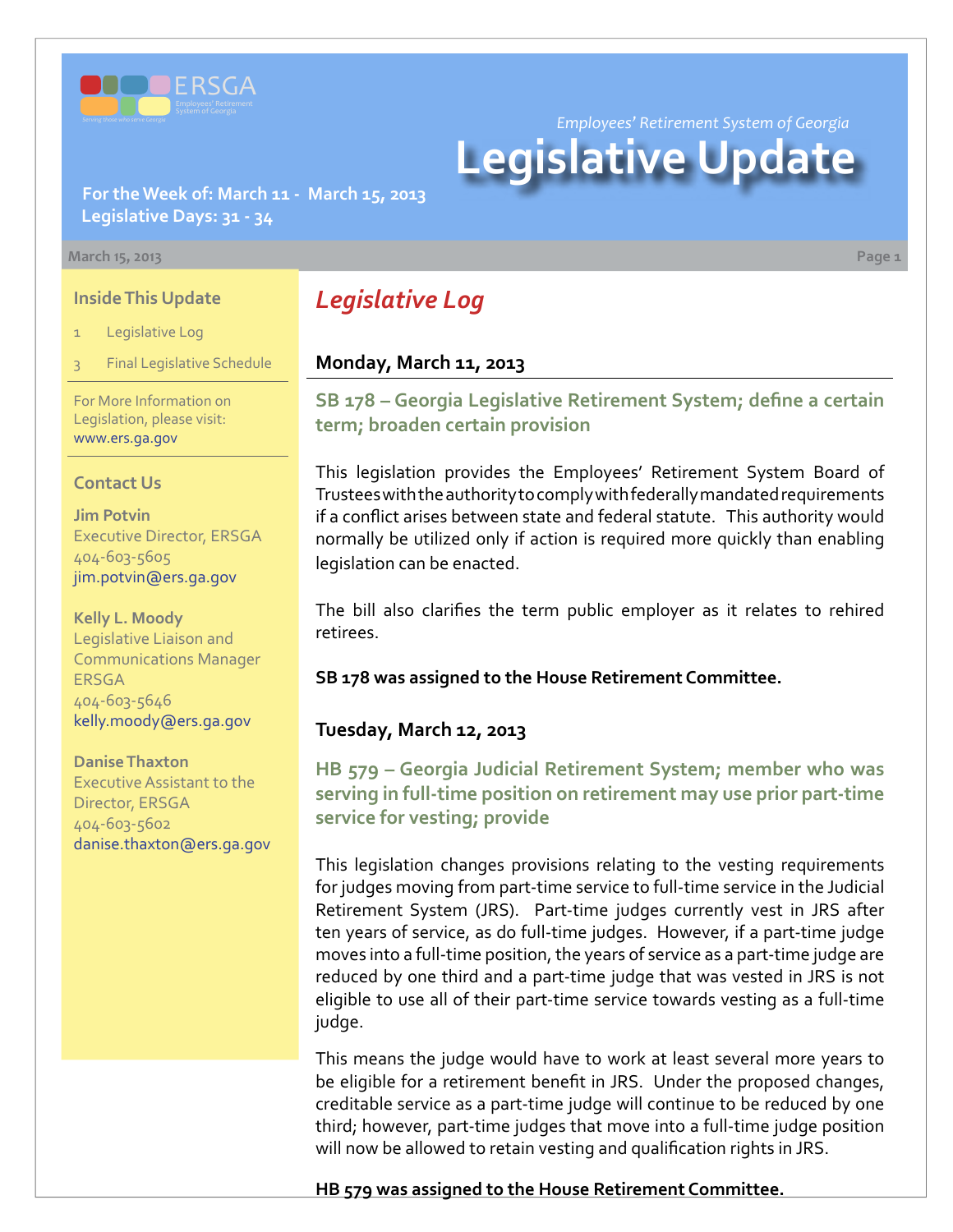# *Legislative Log (continued)*

#### **Wednesday, March 13, 2013**

**S[B 142 –](http://www.legis.ga.gov/legislation/en-US/Display/20132014/SB/142) Georgia Judicial Retirement System; board of trustees; authority to determine the time/circumstances of paying benefits; qualified plan under federal law**

This legislation requires that employers notify the retirement system when they hire a retired employee. The employer must provide reports to the retirement system regarding the number of hours the retiree works. If the retiree works more than 1,040 hours in any calendar year, the employer must notify the retirement system, and if they fail to do so, they will be required to reimburse the retirement system for any benefits wrongfully paid to the employee.

The bill also has provisions providing the Employees' Retirement System Board of Trustees with the authority to comply with federally mandated requirements if a conflict arises between state and federal statute. This authority would normally be utilized only if action is required more quickly than enabling legislation can be enacted.

#### **SB 142 received a DO PASS by Committee Substitute from the House Retirement Committee.**

#### **S[B 143 –](http://www.legis.ga.gov/legislation/en-US/Display/20132014/SB/143) Retirement System; board of trustees of public retirement systems; provide duties**

Prior to July 1, 2010, boards of trustees of public retirement systems were subject to applicable provisions in Title 53 dealing with Common Law fiduciary duties. However, an oversight occurred when the statute was amended. This bill adds back needed references concerning Common Law fiduciary duties for boards of trustees of public retirement systems.

#### **SB 143 received a DO PASS from the House Retirement Committee.**

### **S[B 178 –](http://www.legis.ga.gov/legislation/en-US/Display/20132014/SB/178) Georgia Legislative Retirement System; define a certain term; broaden certain provision**

This legislation provides the Employees' Retirement System Board of Trustees with the authority to comply with federally mandated requirements if a conflict arises between state and federal statute. This authority would normally be utilized only if action is required more quickly than enabling legislation can be enacted.

The bill also clarifies the term public employer as it relates to rehired retirees.

#### **SB 178 received a DO PASS from the House Retirement Committee.**